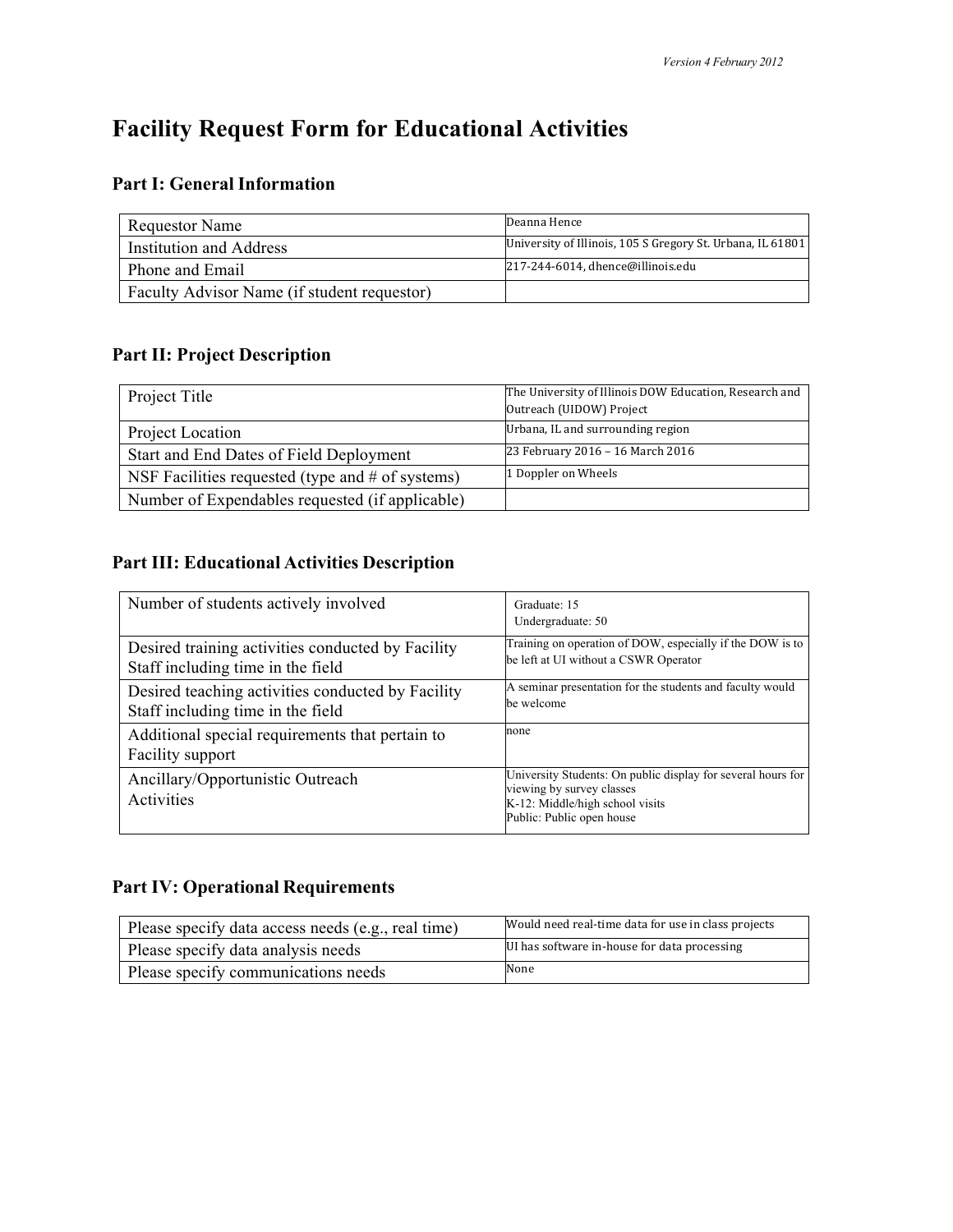#### **The University of Illinois DOW Education, Research and Outreach (UIDOW) Project**

The University of Illinois at Urbana-Champaign is requesting a 21 day (preferred dates Feb 23, 2014-March 16, 2016) campus deployment of a Doppler on Wheels (DOW) for classroominstruction (in ATMS 410, Radar Remote Sensing and ATMS 314, Mesoscale Dynamics), outreach (We will give tours of the facility to hundreds of undergraduates in ATMS 100, General Meteorology and ATMS 120, Severe and Hazardous Weather), and research (4-6 undergraduates will use the data for ATMS 492, Capstone Undergraduate Research Experience, in Fall 2016 following the deployment).

The University of Illinois DOW Education, Research and Outreach (UIDOW) Project has three principal objectives:

1. Enhance instruction in ATMS 410 *Radar Remote Sensing*, ATMS 314 *Mesoscale Dynamics*, ATMS 505, *Weather Systems*, and ATMS 201 *General Physical Meteorology*

The primary course to use the DOW will be ATMS 410, Radar Remote Sensing. ATMS 410 is a comprehensive radar meteorology course that covers principles of radar, including conventional, Doppler, and polarization radar, precipitation measurement and microphysical interpretation of radar data, Doppler processing including VAD analysis, dual-Doppler radar analysis, radar profiling, airborne meteorological radars and spaceborne meteorological radars. A fundamental deficiency of this course in the past has been lack of access to a radar facility where students could actually see the components of a radar and operate and collect radar data. The University of Illinois recently completed a comprehensive field campaign studying nighttime elevated convection, but even here we could only expose a few undergraduates to field operations with the ground based radars because of remote distant deployments and requirements to have trained operators on site (limiting available seats in the facilities). Placing a DOW on campus would allow us to introduce an entire class of 40-50 students to radar operations in the context of active precipitation events. These data would also allow the students to exercise software such as SOLO that would allow them to experience the basics of radar processing. We can arrange to have the Lincoln WSFO scan using VCP-11 so that limited dual-Doppler data could be collected, albeit on a long baseline. We expect about 25 undergraduates and 10 graduates to enroll in the course. The course will have a teaching assistant familiar with radar processing that will help with student activities. The radar will be used to illustrate concepts taught in class such as, for example, the relationship between maximum unambiguous range, the Nyquist velocity and the PRF, velocity folding, antenna size and its impact on beam width, bright band identification, ground clutter, anomalous propagation, reflectivity in snow vs. rain, the relationship of reflectivity to precipitation rate etc. Data from the radar will also be used in class projects. The nature of these will depend on the weather and clear air conditions encountered during the deployment. The course is taught by Prof. Deanna Hence, who has used sophisticated radars in her research projects for 10 years.

In ATMS 314, Mesoscale Dynamics, we will make collaborative use the DOW to collect data on precipitating weather systems that occur during the deployment. The primary objective will be to use these data in lectures and lab exercises to better understand the meso-meteorological concepts. The data will also help illustrate mesoscale analyses, and provide the students with a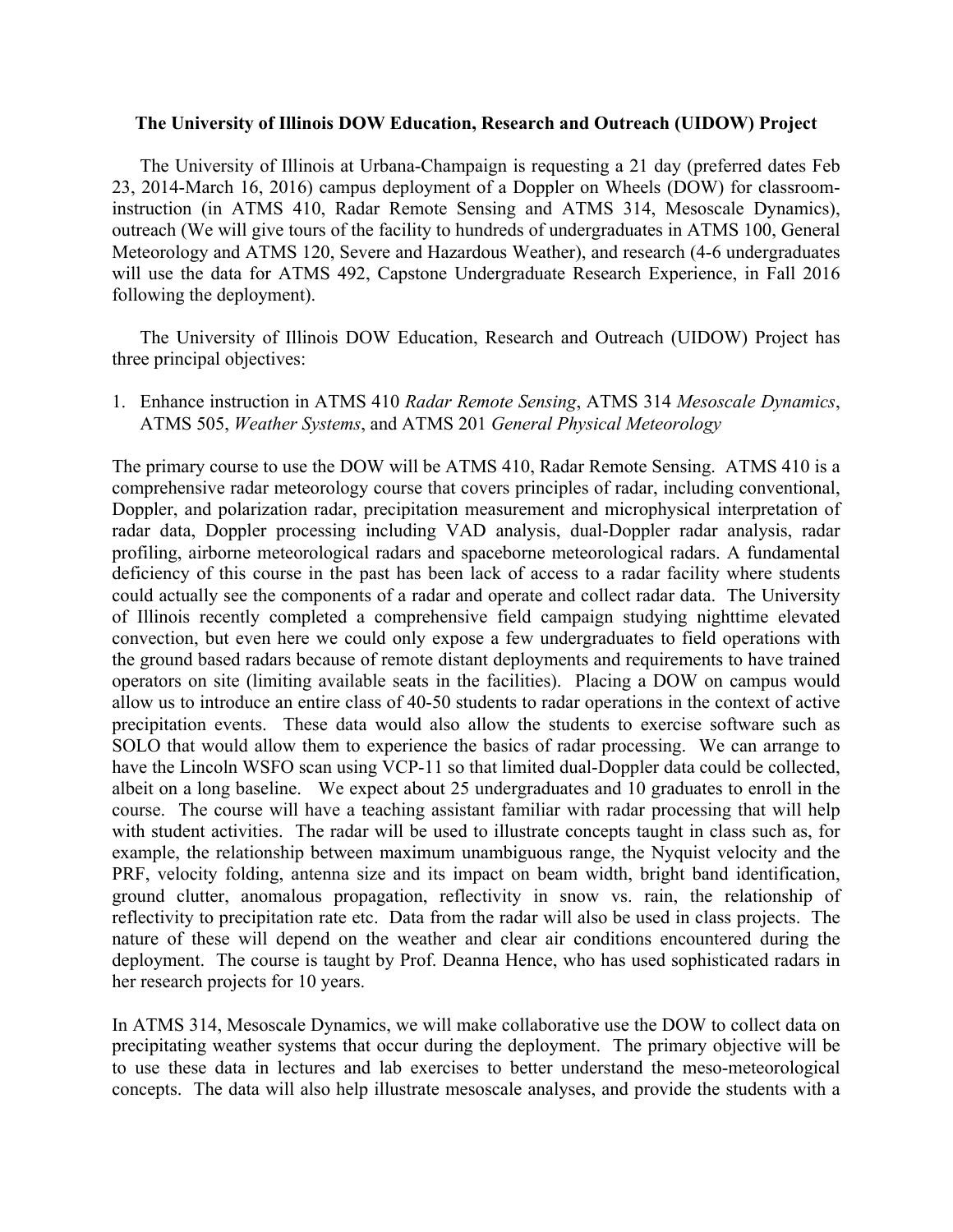sense of field data collection on the mesoscale. When appropriate, we will combine the DOW with our departmental observing assets, which includes a radiosonde system. This course is taught by Prof. Jeff Trapp, who has authored a mesoscale meteorology textbook, and also led two DOW educational deployments while he was at Purdue University.

We expect a high level of collaboration and joint projects between the students of ATMS 314 and 410, as an opportunity for the students of each class to put what they are learning in class into a complimentary context. We also plan to have students in four other classes visit the radar, and learn how radar technology enhances forecasting, understanding of mesoscale circulations, and atmospheric processes. Professors Lasher-Trapp, Frame, Snodgrass, and Nesbitt plan to use the radar as part of their respective courses and will take selected groups of students on short deployments as part of their instruction.

2. Introduce a broad spectrum of students to state of the art meteorological radar technology

We propose to place the DOW on the University of Illinois campus near the Department of Atmospheric Sciences and give tours of the facility to our large survey classes, ATMS 100 and ATMS 120. These courses, taught by Dr. Jeffery Frame (who rode with the DOWs in VORTEX II for two years) and Mr. Eric Snodgrass (who operated and analyzed data from NCAR's SPOL radar as part of the UI led Rain in Cumulus over the Ocean (RICO) experiment), have close to 1000 students enrolled across several course sections. We will arrange for all of them to see the facility. We will introduce the facility in the classroom before hand so that the student's best utilize their time on the tour. We expect that this experience alone may draw some students toward becoming atmospheric science majors or minors.

3. Provide data for research analysis in ATMS 492 Capstone Experience for Seniors

Undergraduates in Atmospheric Sciences at the University of Illinois typically have a senior capstone research or professional experience. Formally, students register for ATMS 492 and receive 4 credit hours for this experience. We propose to use the DOW as a vehicle to conduct research experiences for 4-6 undergraduates. These students would learn to operate the radar during its stay at the University, operate during a storm during the 3-week period, and subsequently analyze the data to study some aspect of storm structure. The study would be tailored to scientific questions related to the observed storm modes. For example, if a winter cyclone passed through, the focus may be on banding; if an arctic front passed through the radar domain, the focus may be on frontal structure; if late season convection occurs, the focus may be on mesoscale structure of the observed convective system. Professors Hence, Trapp, Rauber, Nesbitt, Frame and Snodgrass would all be involved in the supervision of these students. All of these professors have worked with radar systems and each has particular complementary interests that would enhance the experience of the undergraduates working with them. The Capstone projects are a semester long. Students would register for ATMS 492 in Fall 2016, following the deployment in Spring 2016.

4. Engage the Urbana-Champaign community through outreach and education opportunities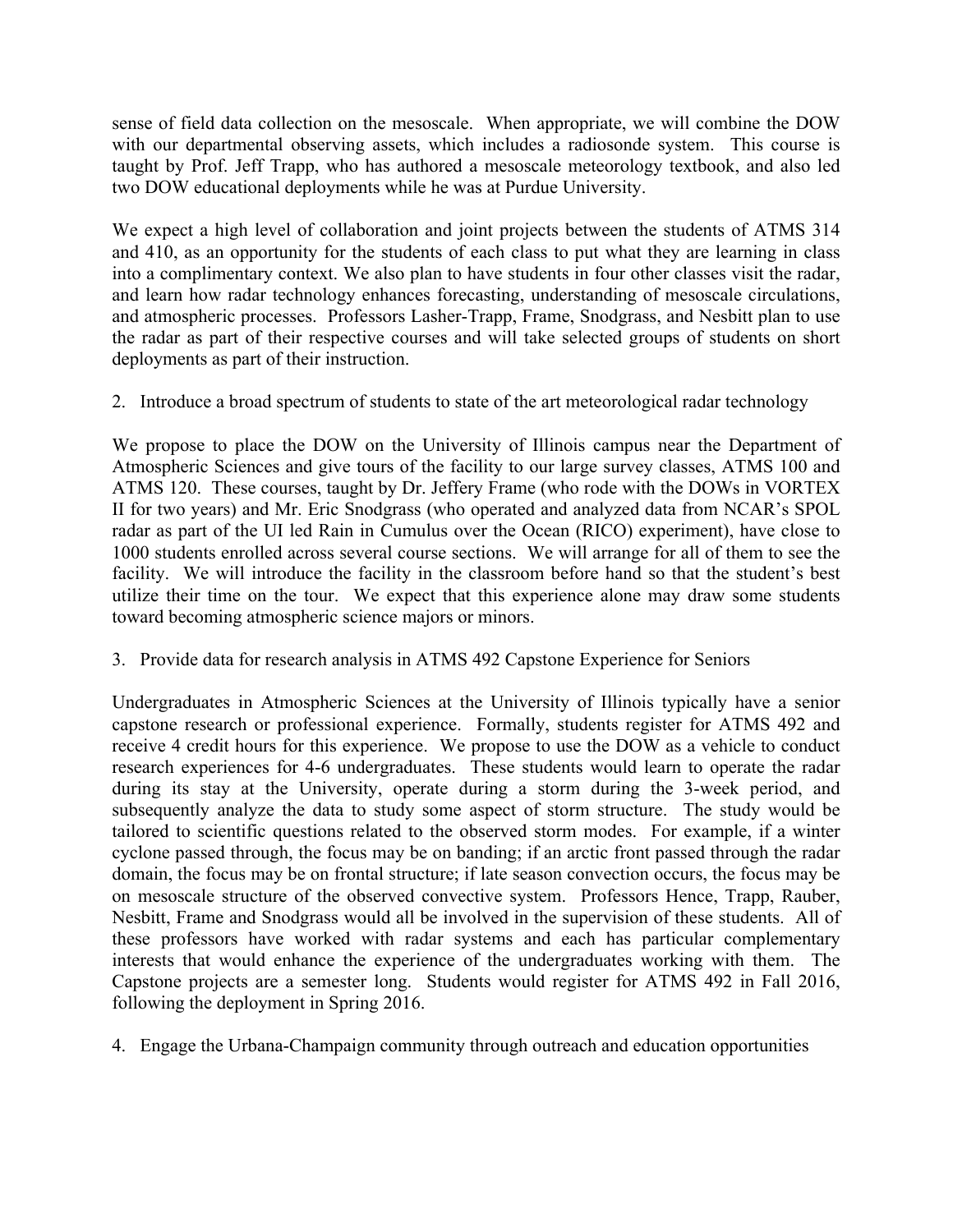We propose having a public open house to encourage the community to visit the DOW. As with the previous DOW deployment, we will coordinate with our local NPR (WILL) and television station (WCIA) to announce the public outreach period and to feature the DOW in their programming. Our previous experience indicates that these activities will result in a large number of visitors. We will also coordinate with campus organizations such as the STEM-FEM Alliance and other scientific and engineering student organizations to advertise to their members and to provide a wide array of opportunities for students to interact with the facility.

We also propose coordinating with local middle schools, high schools, and Parkland College for visits with the DOW. During the last visit of the DOW to the University of Illinois. the radar was taken to one middle school (Mahomet) and one high school (St. Thomas More). Through coordination with the local schools, we can greatly expand the visibility of the atmospheric sciences as a field of interest and opportunities for students to interact with scientific technology.